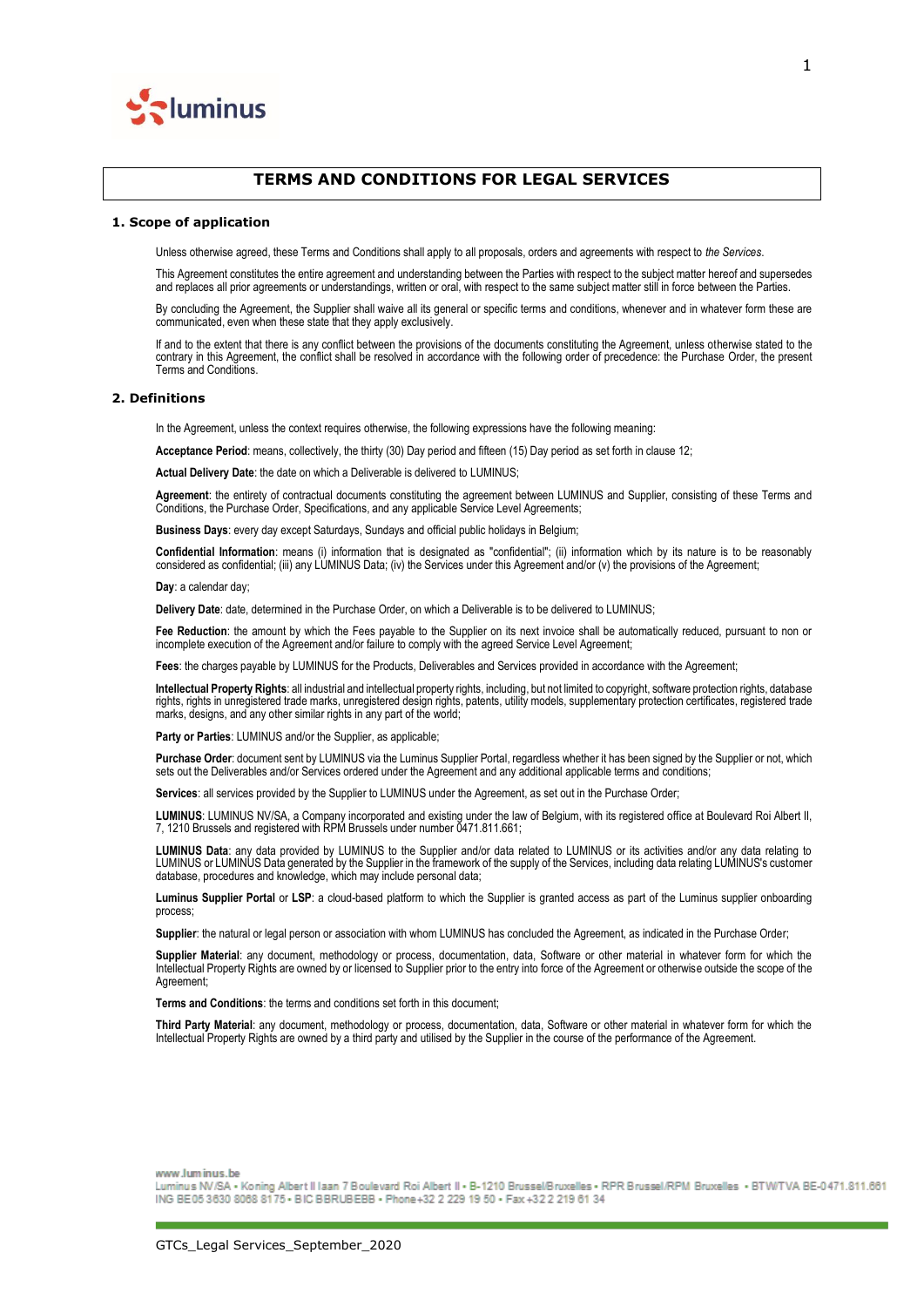

#### **3. Object and performance of the Agreement**

The Supplier agrees to provide to LUMINUS the Services set out in the Purchase Order. The Supplier confirms, via the Luminus Supplier Portal, his acknowledgment of the Purchase Order within the time-period specified therein, or within 5 (five) Days if no such period is specified. If the Supplier's acknowledgment is not confirmed within such time-limit, the Purchase Order will be deemed unconditionally accepted by the Supplier.

The Supplier shall perform the Services (i) with the relevant expertise, diligence and professionalism; (ii) in accordance with the highest quality and industry standards; (iii) in accordance with the request, the Agreement and the applicable Service Level Agreement; and (iv) in accordance with any applicable laws and regulations.

The Services shall be deemed to include (i) any services, functions and responsibilities (including incidental services, functions or responsibilities) not expressly specified in the Purchase Order as within the scope of Supplier's responsibilities, but reasonably and necessarily required for, or inherently related to, the proper performance and provision of the Services; and (ii) any assistance LUMINUS may reasonably request in respect of the supply and/or receipt of the Services.

The Supplier shall notify LUMINUS promptly and in writing of any factor likely to impair or delay the proper performance of the Agreement.

The Supplier will provide to LUMINUS any necessary general rules and directives allowing the good performance of the Agreement.

In the Purchase Order, the Supplier and LUMINUS shall agree on a timeframe for the performance of the Services by the Supplier, if this is requested

by LUMINUS.

### **4. Co-operation**

4.1. LUMINUS co-operation – LUMINUS shall use its best endeavours to transmit or to communicate to the Supplier any information that, to LUMINUS's knowledge, may contain any specifications as to the Services' requirements, it being understood that the Company does not guarantee that such information is complete or that it covers all the aspects relating to the Services, and that consequently LUMINUS can constantly complete, modify or add such information if these operations are considered as useful, necessary or relevant by LUMINUS and/ or specifically required by the Supplier,

4.2.. Supplier co-operation - The Supplier shall be open and co-operative and shall provide reasonable assistance to any third party providing services to LUMINUS or to any third party to whom LUMINUS sub-contracts or delegates any of its rights and obligations under this Agreement, or any other activities it undertakes as part of its business from time to time.

4.3. Relief event - The Supplier shall notify LUMINUS in writing without delay (and in any case no later than within five (5) Business Days after Supplier has become aware or should reasonably have been aware of any non-compliance by LUMINUS) if LUMINUS fails to, or threatens to fail to, comply with any of its obligations under this Agreement. Unless Supplier has duly notified LUMINUS of this in the manner as stated above, and has used all reasonably efforts to perform its obligations (and/or mitigate the impact of LUMINUS's failure), Supplier cannot invoke such noncompliance by LUMINUS in order to justify non-compliance with any of its own obligations.

4.4. Quality and replacement - The Supplier undertakes that it will only use technically competent and properly trained and qualified persons in the provision and performance of the Services. In this regard, the Supplier shall provide LUMINUS with resumes of all staff to be assigned to perform Services under this Agreement.

#### **5. Fees, invoicing and payment**

*Fees* - In consideration for the due and proper delivery of the Deliverables and Services, LUMINUS agrees to pay the Supplier the Fees as set out

on the Purchase Order. Distinction must be made between on the one hand fixed price basis and on the other hand on a time and materials basis.

( see the particular contract).

The Fees (i) can only be changed upon written agreement by the Parties; (ii) include all costs and expenses incurred by the Supplier, its Staff and its subcontractors (if any) in the performance of the Agreement; and (iii) include all taxes, duties and other royalties, and are exclusive of value added tax. LUMINUS shall have the right to request the Supplier to renegotiate the fees. If Parties, in good faith, do not reach an agreement upon the new applicable fees within a period of 15 days as from such a request then LUMINUS shall have the right to terminate the agreement *ad nutum* and without a compensation of any kind being due.

5.1. Invoicing - All exchanges and communication between Luminus and the Supplier with respect to invoicing and related documentation under the Agreement shall take place via the Luminus Supplier Portal (LSP). The Supplier will submit via the LSP the Fees to be invoiced for Deliverables and Services performed, the time reports (if applicable) and a description of the performed tasks and if applicable the documentation under any Services to LUMINUS for approval prior to actual invoicing. In this regard the Supplier is only entitled to consider the hours as recorded in a detailed statement, drawn up on a daily basis in the company's dedicated time registration system, a tool designed by the company to monitor human resources. After approval by LUMINUS via the LSP, the Supplier will send the invoice to Luminus via the LSP.

The Supplier shall invoice LUMINUS in accordance with the payment schedule set out in the Purchase Order and shall mention the Purchase Order number. The invoice shall be deemed null and void in case the former does not mention the Purchase Order number.

Payment - Undisputed invoices submitted in accordance with clause are payable within thirty (30) Days as from the end of the month in which the invoice is received.

The Supplier may verify the payment status of its invoices via the LSP. If any payment to the Supplier is delayed, the Supplier shall either notify LUMINUS in registered writing thereof accompanied by a copy of the relevant invoice, or via the LSP. If LUMINUS fails to pay the undisputed invoice or part thereof within 30 days as from reception of said notification, then interests shall accrue to the Supplier at a rate equal to the interbank offered rate for one month in the eurozone ( EURIBOR-one month) applied to the outstanding amount. The applicable rate shall be the rate in force on the last business day of the month preceding the month in which the respective invoice was issued.

#### www.luminus.be

Luminus NV/SA . Koning Albert II Iaan 7 Boulevard Roi Albert II - B-1210 Brussel/Bruxelles . RPR Brussel/RPM Bruxelles . BTW/TVA BE-0471.811.661 ING BE05 3630 8068 8175 - BIC BBRUBEBB - Phone +32 2 229 19 50 - Fax +32 2 219 61 34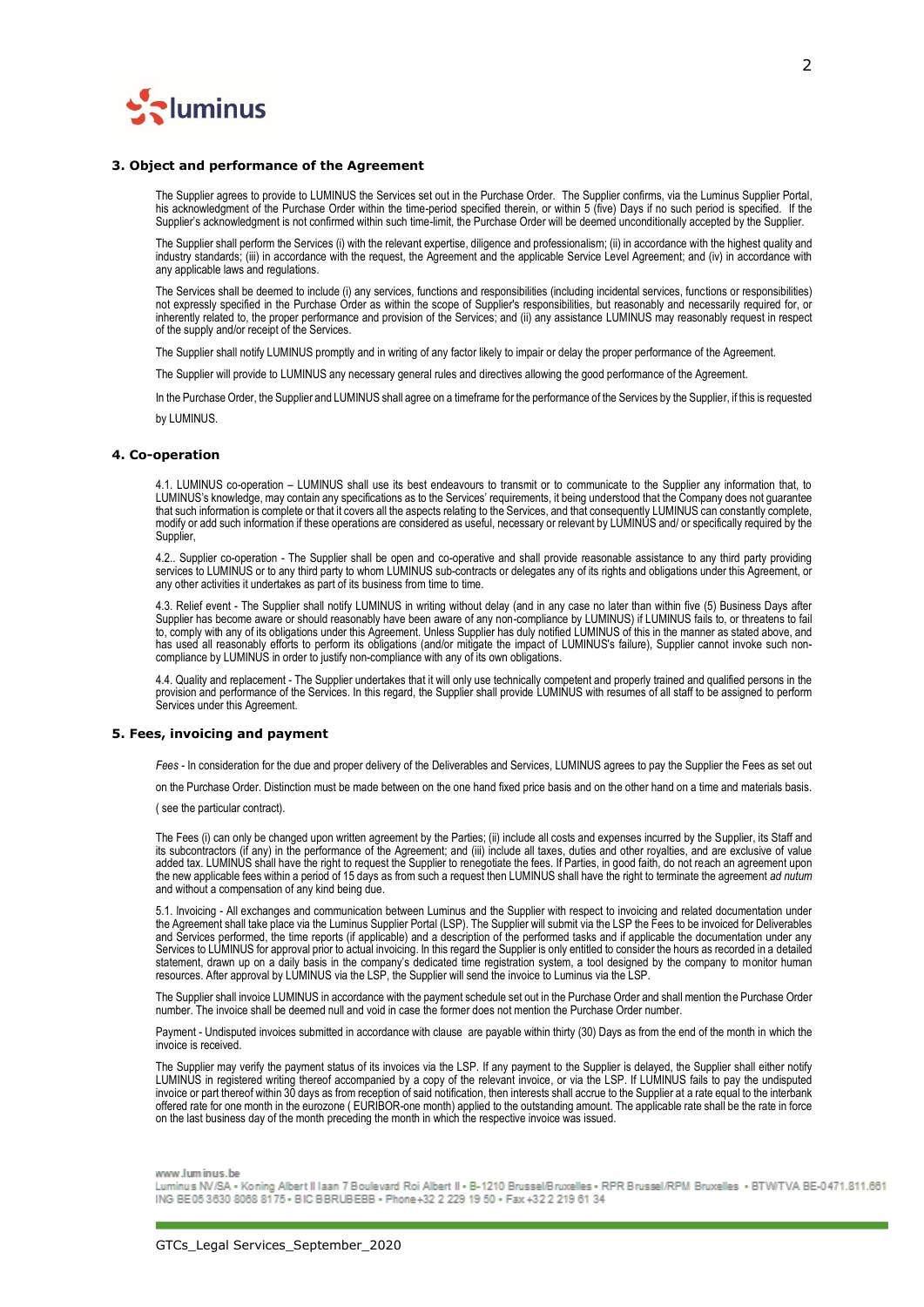

LUMINUS will have the right to retain any payments under this Agreement that would otherwise be due to the Supplier where it disputes, in good faith, that the Supplier has properly performed its obligations under this Agreement. Payment by LUMINUS will not affect any claims or rights which LUMINUS may have against the Supplier. Payment will not amount to any admission by LUMINUS that the Supplier has satisfactorily performed its obligations under this Agreement.

The Supplier will no longer send any invoices to LUMINUS later than 1month after the end of the performance of the Services under this Agreement.

## **6. Term and termination**

The Agreement shall enter into force at the moment the Purchase Order is acknowledged by the Supplier in accordance with clause 3, unless the Purchase Order sets forth a specific date upon which the Agreement enters into force. The term of the Agreement shall be as indicated in the Purchase Order.

#### **7. Consequences of termination**

Termination by LUMINUS in accordance with the terms of this Agreement shall not give rise to any obligation to compensate the Supplier or any penalty on the part of LUMINUS.

Upon termination of this Agreement, for any reason whatsoever, the Supplier shall immediately and promptly (i) vacate and restore to their original state LUMINUS's premises; and (ii) return to LUMINUS any LUMINUS Data, Deliverables in the process of producing, documents, equipments, correspondences, etc.

In case of rental and leasing the Supplier shall remove the Products at its expense within the time agreed upon between the Parties.

#### **8. Intellectual Property Rights**

8.1. LUMINUS Material - LUMINUS (and/or its third party licensors) shall retain all rights (including Intellectual Property Rights), title and interest in LUMINUS Material, including all materials, products, deliverables developed or prepared for the Company by the Supplier (whether or not such Services are completed)

The Supplier shall have no rights in LUMINUS Material, except for the non-exclusive and non-transferable right to use LUMINUS Material only as is strictly necessary for the performance of the Agreement.

8.2. Supplier Material - The Supplier (and/or its third party licensors) shall retain all rights (including Intellectual Property Rights), title and interest in the Supplier Material.

The Supplier will grant to LUMINUS a perpetual, worldwide, non-exclusive, transferable, sublicenseable and non-revocable license to use, copy, modify, adapt the Supplier Material as incorporated into the Deliverables so as to gain the full benefit of the Services and Deliverables provided by the Supplier.

8.3. Intellectual Property Rights in Deliverables - The Supplier assigns, worldwide and perpetually, as from the date of creation the ownership and Intellectual Property Rights in all Deliverables to LUMINUS, such that LUMINUS has the sole right to obtain, hold and renew, in its own name and/or for its own benefit, Intellectual Property Rights or other titles in respect of such Deliverables

The Supplier shall not incorporate any Third Party Material in any Deliverable unless LUMINUS has expressly agreed to the same. In such event, the Supplier shall ensure that it is able to grant and does then grant to LUMINUS a license in the same terms as set out in clause 16.1, save as may expressly be agreed to the contrary by LUMINUS in writing.

8.4. Supplier warranty - The Supplier declares that it is the rightful owner of the Intellectual Property Rights to all Deliverables under this Agreement, and that it is entitled to assign or license those rights in accordance with the terms of this Agreement. If those Intellectual Property Rights are the property of third parties, the Supplier guarantees that it has requested and obtained those third parties' written authorisation to grant to LUMINUS the assignment or license of their Intellectual Property Rights to the extent as provided under this Agreement. The Supplier shall be solely responsible for taking the necessary steps, under the laws and regulations in force, to ensure the opposability to third parties of the assignments or licenses granted to LUMINUS by the Supplier or by such third parties.

The Supplier guarantees that the Services and/or Deliverables do not infringe any third party's Intellectual Property Rights.

8.5. Indemnification - The Supplier shall indemnify at its own expense LUMINUS its subsidiaries and/ or Affiliated Companies against any claim, loss, damage or cause of action based on an infringement of any third party's Intellectual Property Rights by the Services and/or the Deliverables.

The Supplier will have sole control of the defence and defend at its sole expense LUMINUS against any suits or proceeding arising out of the foregoing. The Supplier shall obtain LUMINUS's prior authorisation for any decision having an impact on LUMINUS's image or involving any consequences whatsoever for LUMINUS.

If the use of a Deliverable is subject to an action for infringement from a third party such as mentioned above, the Supplier shall, at its own expenses and within a timeframe to be agreed by LUMINUS in light of the impacts caused by such action on LUMINUS's commercial and operational use of the Deliverables and Services, either (i) procure for LUMINUS the right to continue using the Deliverable, or (ii) modify the Deliverable or replace it by a non-infringing functional equivalent. If such is not feasible within the timeframe agreed by LUMINUS, LUMINUS may immediately terminate for breach without court intervention upon written notice the corresponding Purchase Order and the Supplier shall refund to LUMINUS any amounts paid under such Purchase Order without prejudice to any damages that LUMINUS could claim.

## **9. LUMINUS Data**

Luminus Data shall be considered private and confidential. Luminus shall retain all rights, title and interest in Luminus Data.

As part of the provision of the Professional Services and for the entire duration thereof, Supplier will be led to process (use, modify, store, …) personal data within the meaning of applicable data protection law and the Regulation (EU) 2016/679 of the European Parliament and of the Council

#### www.luminus.be

Luminus NV/SA . Koning Albert II Iaan 7 Boulevard Roi Albert II - B-1210 Brussel/Bruxelles . RPR Brussel/RPM Bruxelles . BTW/TVA BE-0471.811.661 ING BE05 3630 8088 8175 . BIC BBRUBEBB . Phone +32 2 229 19 50 . Fax +32 2 219 61 34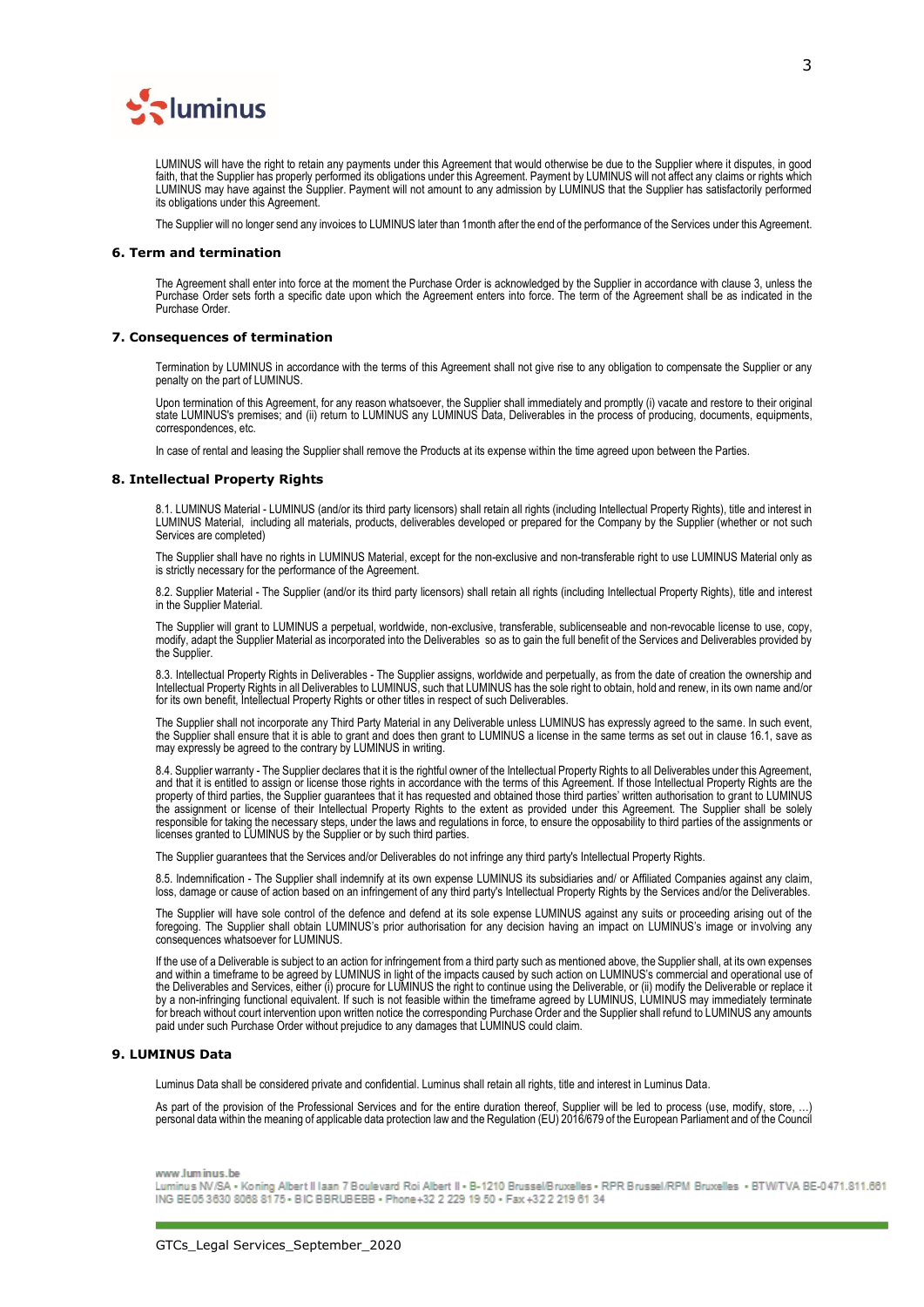

of 27 April 2016 on the protection of natural persons with regard to the processing of personal data and on the free movement of such data, and repealing Directive 95/46/EC.

With respect to such processing, Supplier shall:

(a) process such personal data only for the specific fulfilment of its contractual obligations arising from the Agreement and in accordance with Luminus' documented instructions,

(b) only process such personal data in a Member State of the European Union or European Economic Area, unless specifically authorised in writing by Luminus;

(c) ensure that persons authorised to process such personal data have committed themselves to confidentiality or are under an appropriate statutory obligation of confidentiality;

(d) implement appropriate technical and organisational measures to ensure a level of security appropriate to the risk, taking into account in particular the risks that are presented by processing, in particular from accidental or unlawful destruction, loss, alteration, unauthorised disclosure of, or access to personal data transmitted, stored or otherwise processed, and ensure that any natural person acting under the authority of Supplier who has access to personal data does not process them except on instructions from Luminus, unless he or she is required to do so by Union or Member State law;

(e) respect the following conditions for engaging another processor:

Supplier shall not engage another processor without prior specific or general written authorisation of Luminus. In the case of general written authorisation, Supplier shall inform Luminus of any intended changes concerning the addition or replacement of other processors, thereby giving Luminus the opportunity to object to such changes.

Where Supplier engages another processor for carrying out specific processing activities on behalf of Luminus, Supplier shall impose on that other processor the same data protection obligations as set out in this Clause 11, by way of a contract or other legal act under Union or Member State law. Where that other processor fails to fulfil its data protection obligations, Supplier shall remain fully liable to Luminus for the performance of that other processor's obligations.

(f) taking into account the nature of the processing, assist Luminus by appropriate technical and organisational measures, insofar as this is possible, for the fulfilment of Luminus's obligation to respond to requests for exercising the data subject's rights under applicable data protection legislation;

(g) taking into account the nature of processing and the information available to Supplier, assist Luminus in ensuring compliance with the obligations under applicable data protection legislation in relation to security of processing, to the notification of any breach of personal data to supervisory authorities and data subjects where relevant, to the carrying out of data protection impact assessments where required and to prior consultation of the supervisory authority;

(h) at the choice of Luminus, delete or returns all such personal data to Luminus after the end of the provision of the Professional Services and delete existing copies unless European Union or Member State law requires storage of the personal data;

(i) make available to Luminus all information necessary to demonstrate compliance with these obligations and allow for and contribute to audits, including inspections, conducted by Luminus or another auditor mandated by Luminus.

The Supplier shall indemnify Luminus for claims of any third party that arise as a result of Supplier's breach of this clause 9 and the applicable European and Member State law and regulation regarding data protection and/or privacy.

# **10. Liability**

Nothing in this agreement excludes or limits either Party's liability for fraud, wilful misconduct, gross negligence, damage to material or real property (real estate and tangible property), death and/or bodily injury.

Without prejudice to the first paragraph of this clause, the total liability of either Party to the other shall not exceed three hundred (300) % of the total Fees paid per year under the Purchase Order, per damage-generating fact, by which a series of events that result from the same fact or that are logically connected are considered to be one damage-generating fact.

The Supplier shall be responsible for the risk of, loss of, and damage to, any property, systems or materials used by it to provide the Services, except to the extent that any loss of, or damage to, any such property, systems or materials is caused by any intentional wrongful act or omission of LUMINUS or its employee.

### **11. Insurance**

The Supplier warrants that it has taken out insurance to cover its professional liability (including without limitation public liability, contractual liability) in the context of the performance of the Agreement. The Supplier also warrants that this insurance is contracted with a respectable insurance company and for amounts normally practicable in the sector.

Upon request of LUMINUS, the Supplier shall furnish to LUMINUS a certificate of insurance evidencing such coverage.

# **12. Confidentiality**

The Supplier undertakes to keep strictly confidential all Confidential Information. Without LUMINUS's prior written consent, the Supplier shall not use, copy, adapt, alter or disclose Confidential Information, except to the extent required to perform its obligations under this Agreement and provided that any disclosure in this regard is made to third parties that are subject to obligations of confidentiality no less onerous than those described in this clause 20.

www.luminus.be

Luminus NV/SA . Koning Albert II Iaan 7 Boulevard Roi Albert II - B-1210 Brussel/Bruxelles . RPR Brussel/RPM Bruxelles . BTW/TVA BE-0471.811.661 ING BE05 3630 8068 8175 - BIC BBRUBEBB - Phone +32 2 229 19 50 - Fax +32 2 219 61 34